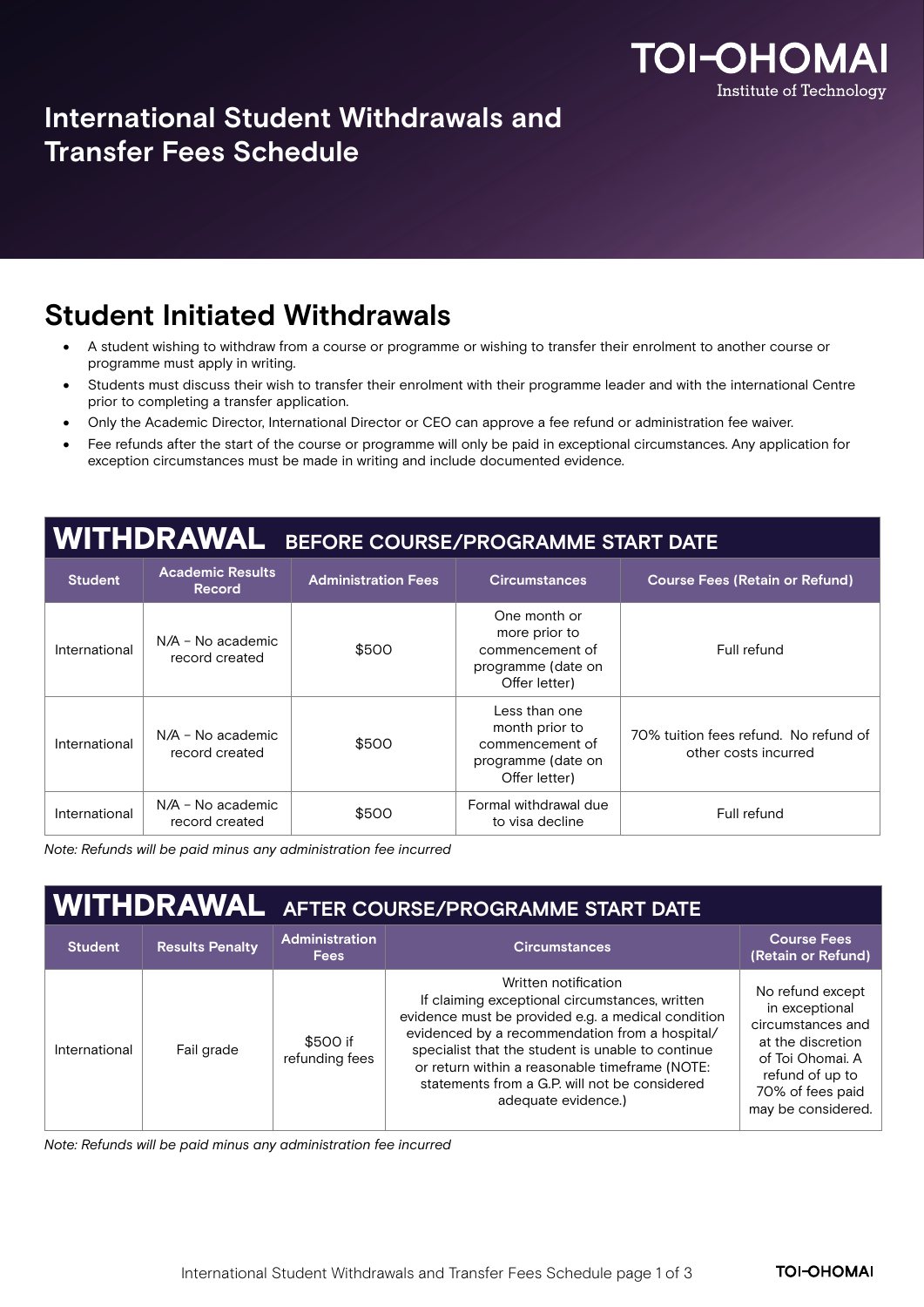# TRANSFER **WITHIN THE FIRST 10% OF THE DELIVERY PERIOD**

| <b>Student</b> | <b>Results penalty</b> | <b>Administration</b><br><b>Fees</b> | <b>Circumstances</b>                                                                                                                                                                                                                                                                          | <b>Course Fees (Retain or</b><br>Refund)                                                                                                                                                                                                                               |
|----------------|------------------------|--------------------------------------|-----------------------------------------------------------------------------------------------------------------------------------------------------------------------------------------------------------------------------------------------------------------------------------------------|------------------------------------------------------------------------------------------------------------------------------------------------------------------------------------------------------------------------------------------------------------------------|
| International  | No results recorded    | \$100                                | When transferring from one<br>programme to another.<br>Subject to approval by Group<br>Leader/Head of School and the<br>student obtaining the correct<br>visa prior to starting the new<br>programme.                                                                                         | If fees for the new course/<br>programme are lower the<br>difference will be refunded<br>to the student<br>If fees are higher for the<br>new course/programme                                                                                                          |
|                |                        | \$20 per course<br>change            | If transferring from one course<br>to another within the same<br>programme<br>Subject to approval by Group<br>Leader/Head of School.<br>It is the student's responsibility<br>to obtain any variation to their<br>student visa if required prior<br>to starting the new course/<br>programme. | the student will be invoiced<br>for the difference in fees<br>Fees can be held against<br>an enrolment in the<br>following intake/year<br>(subject to availability). Any<br>fee difference resulting<br>from annual fee changes<br>will be invoiced to the<br>student. |

*Note: Refunds will be paid minus any administration fee incurred* 

### **Institution Initiated Withdrawals**

The institution may withdraw a student from a course or programme under the following circumstances:

- The programme is not being delivered due to insufficient numbers
- Student non-attendance in the first 10% or one month of the course/programme
- Student failing to meet expected attendance requirements or compulsory course components
- Student failing to comply with behaviours expected of a student as set out in the Student Code of Conduct
- Student supplying fraudulent documentation

# PROGRAMME NOT BEING RUN **STUDENTS NOTIFIED BEFORE**

#### **COURSE/PROGRAMME START DATE**

| <b>Student</b> | <b>Academic Results</b><br><b>Record</b> | <b>Administration Fees</b> ' | <b>Circumstances</b>             | <b>Course Fees (Retain or Refund)</b>                                                                                                                                                                          |
|----------------|------------------------------------------|------------------------------|----------------------------------|----------------------------------------------------------------------------------------------------------------------------------------------------------------------------------------------------------------|
| International  | $N/A$ – No academic<br>record created    | No administration fee        | Alternative programme<br>offered | Either fee transfer to next intake.<br>transfer to alternative programme or<br>full refund.<br>If fees are higher for the new course/<br>programme, the student will be<br>invoiced for the difference in fees |